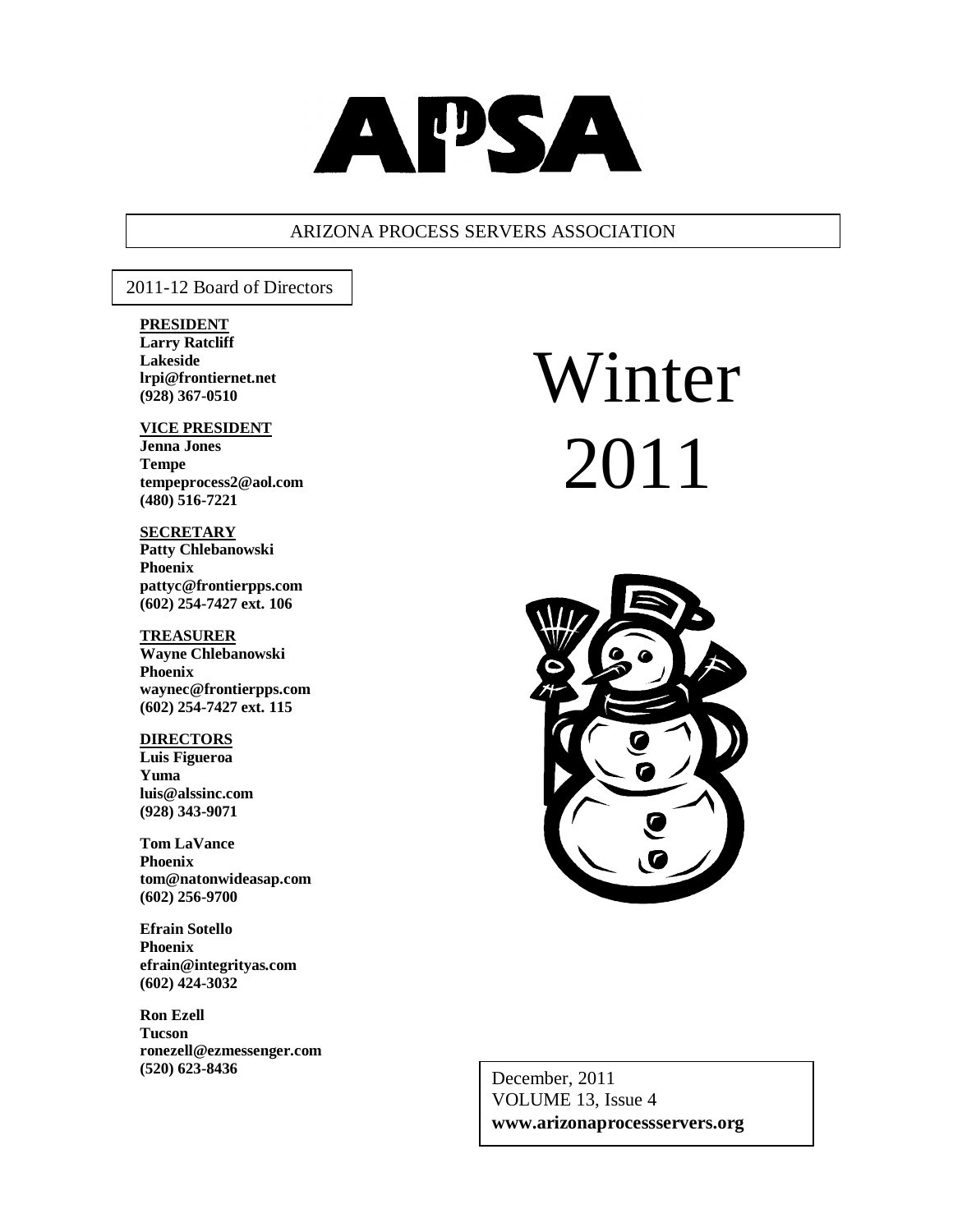## **PRESIDENT'S MESSAGE**

The 2011 September conference was the place to be this year for Process Servers. If you were not there you miss a great conference. As well as the Continuing Education available we were provided the rare opportunity to observe a K-9 Officer and his partner. These Officers gave us an insight into their unique profession.

I would truly like to thank our friends at the Fraternal Order Of Police for hosting us again this year and special thanks to the Arizona Law Enforcement Canine Association for providing us with a demonstration and speaking with us about their profession.

For the 2012 conference we are hoping to have a larger variety of classes and some new classes. There will also be networking opportunities and with any luck we should have some exciting guest speakers.

In the upcoming year the Arizona Process Servers Association has several large tasks ahead.

As many of you know APSA has been attempting to have Process Servers added to the Assault Statute in ARS title 13. As you are all aware this statute provides additional protection to such professionals such as Police Officers, Constables, Deputy Sheriff's, School Teachers, Nurses and others, although Professional Licensed Process Servers are not included.

In the last couple of years several process servers have encountered dangerous situations and have been assaulted during the performance of their lawful duties. Most recently a fellow Process Server in Prescott Arizona was shot while lawfully posting a residence. In recent history a Process Server had dogs sicced on her resulting in injury and one Process Server was pushed off a porch by an off duty police officer in the performance of her duties.

Police Officers and the public need to be educated that Process Servers are performing their duties according law although most Officers do not recognize Process Servers as lawful entities of the Court System as they are not included in Arizona Revised Statutes title 13.

APSA has also been attempting to change the ARS Statute of trespass to include the duties of Process Servers in such grey areas as Gated Communities. Many Process Servers have been threatened and in one case cited for trespassing while performing their duties as a Registered Officer of the Court. Process Servers attempting to legally serve documents in these gated communities often encounter people who are intentionally trying to avoid process service. This is again an area where Police Officers, Deputy Sheriff's and Constables are exempt if performing their lawful duties and we are attempting to have Registered Officers of the Court included in this exemption.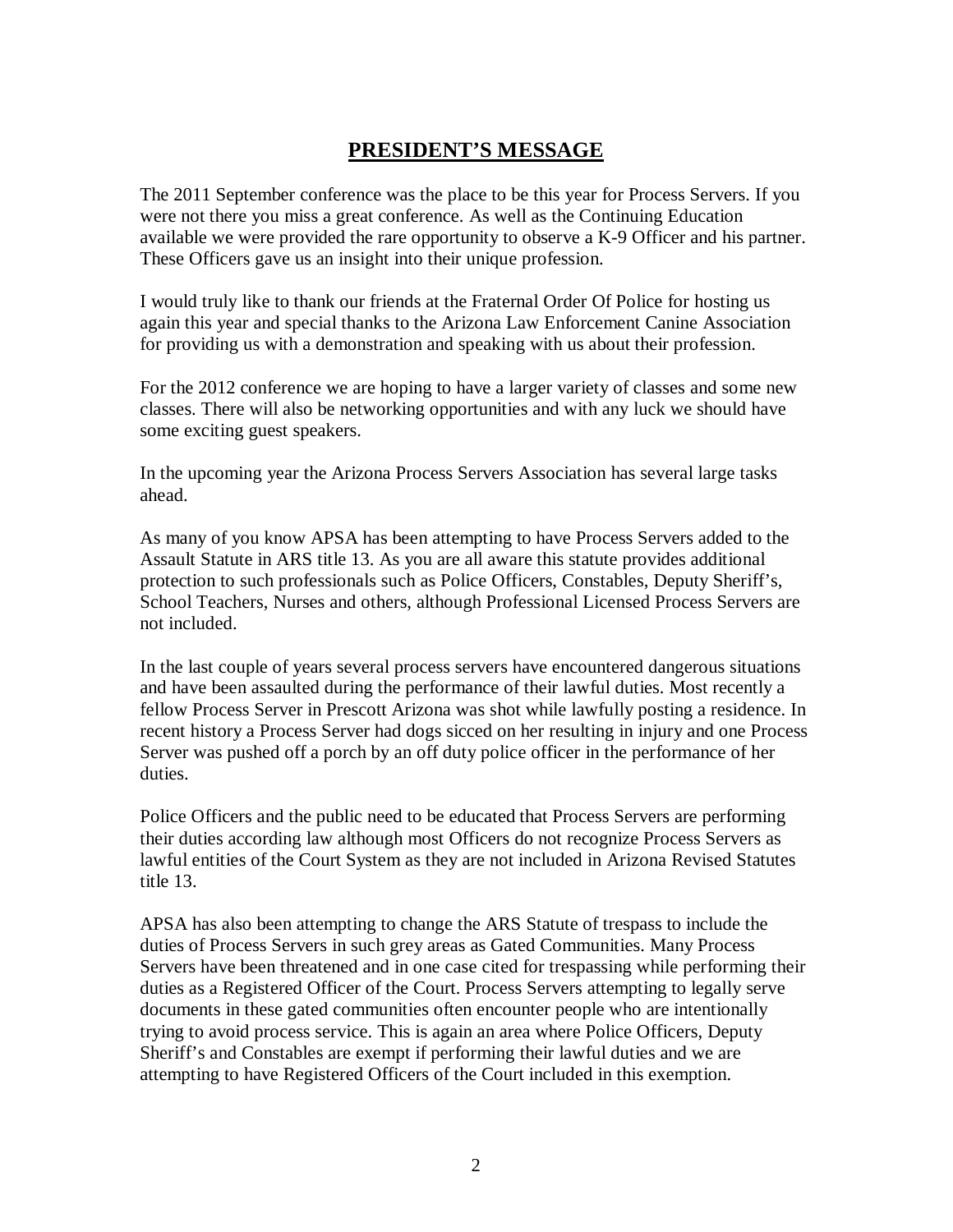The board of the Arizona Process Servers Association is again in the process of working with Lobbyist in order to address these issues. Your support in this endeavor is very much appreciated.

I have been invited to speak at the Arizona Clerks of the Court Association meeting. During this meeting I will address the Clerks Association on our continuing efforts in these matters.

It is expected during this meeting that we can briefly address the Clerks Association about our credentials. As many of you are aware we have often been criticized about credentials and our authority while serving legal documents. Many places have delayed Process Servers in serving legal documents due to the fact the credentials did not appear to be authentic.

Due to media reporting various acts of domestic terrorism and various scams, the public has a heightened degree of skepticism and will not cooperate unless credentials are provided and appear authentic. Process Servers have had difficulty acquiring access to businesses, government facilities, gated communities, and other places due to the lack of professional looking credentials. This has often hampered the time line to serve documents, sometimes resulting in delaying court proceedings.

During the meeting with the Clerks of Courts Association Meeting I am hoping to hear suggestions from the Clerks as what the Arizona Process Servers Association can do to assist the Courts with this endeavor.

I would also like to take this opportunity to thank all of the Members of the Arizona Process Servers Association on being Professionals. During the year 2011, there have been no complaints about any of our members to the APSA board or the Grievance Committee.

Kudos to all of you that are trying to keep our industry a professional industry.

Larry Ratcliff President APSA (ACPS, A.C.P.S.I.) -----------------------------------------------------------------

#### **ATTENTION MEMBERS: We would like to survey your response.**

We would like you to consider your opinion on proxy voting through email or postal mail. If you like the idea of email voting, we would make a "voting" email address, used strictly for voting responses by our general membership. Mail ballots would be sent out as needed, through email or postal mail and would be returned via postal mail by our general membership.

> Let us know what you think! Please email your response to: apsaadmin@cox.net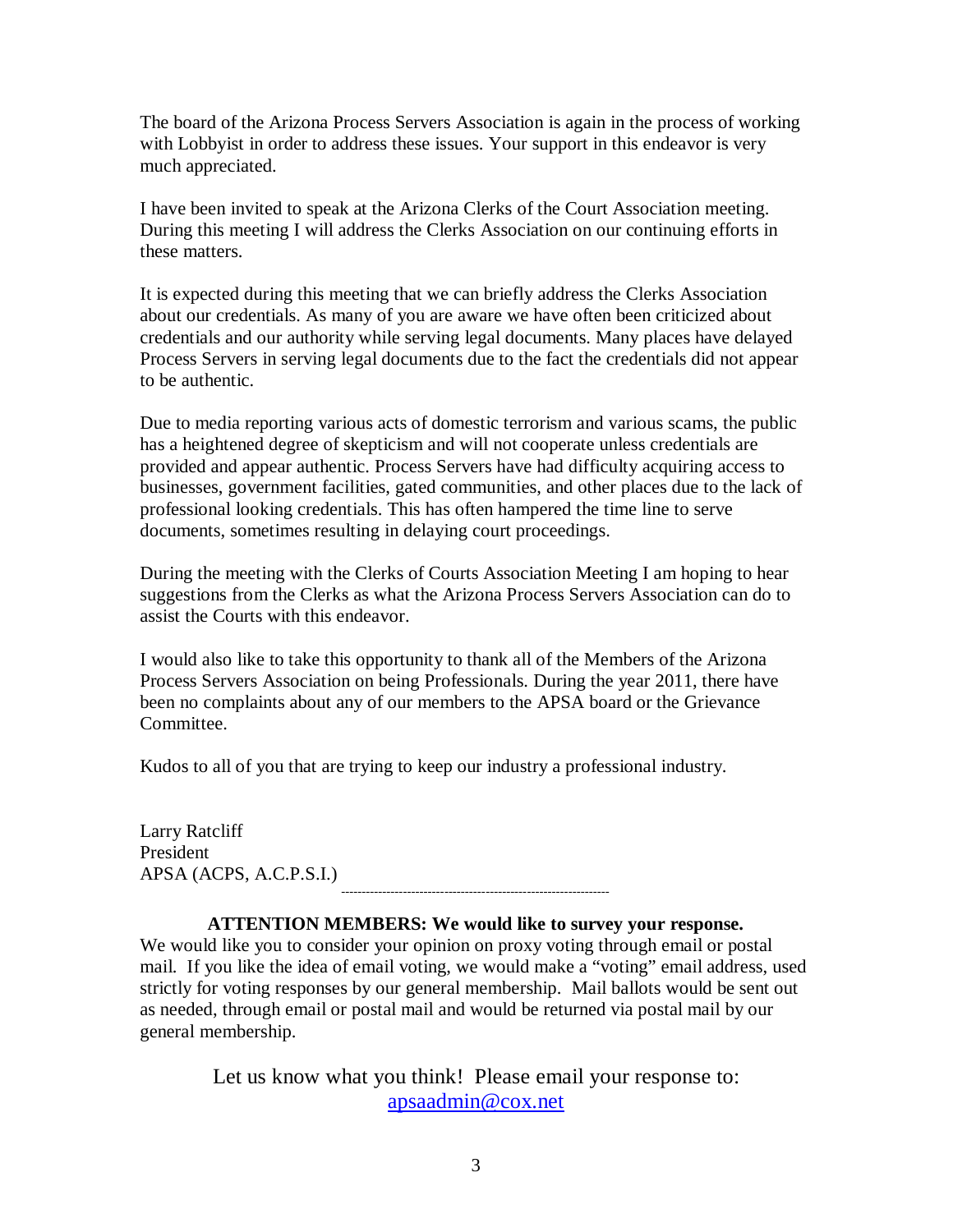#### **Your newest Director – Efrain Sotelo:**

My name is Efrain Sotelo and I am a new member of the board of Directors for the Arizona Process Servers Association. I was elected to the Board at the 2011 Annual Meeting.

I was born in Chihuahua, Mexico in April of 1962 and in 1977 I moved to Arizona. In 1982, I began my career in the legal industry. I joined the Fleming Attorney Services team as a courier and runner. Then in 1985, I became a registered process server. In 1987, I joined forces with another process server to start Beacom Attorney Services. Seven years later Beacom Attorney Services merged with another process serving legal courier company to form one of the largest process serving and legal courier company in the state. In 2000, I took a leave of absence from the company to spend some quality time with my wife and four wonderful children. After two years, I felt refreshed and recuperated and I took a managerial position with Hawkins Campbell. By 2004, I was ready to begin a new venture and opened Integrity Attorney Services. Shortly after opening Integrity Attorney Services, I had the opportunity to see my career in the legal industry to come full circle. In 2007, Fleming Attorney Services joined the Integrity Attorney Services team. Then in 2010, I expanded the company's service area by opening an office in Tucson.

I look forward to representing your interests on the Board for this year and beyond.

-----------------------------------------



#### **EDITOR'S CORNER**

Hello fellow members. I just wanted to say thank you for the kind words I received at the annual meeting. I hope we got a few of you interested in serving on the board in the future. I wanted to say a few words about checking your name on the website. Please, always at the beginning of the year, check your listing in case you had any changes, like a new location, phone number, etc.

All the members need to work together in order to keep this association going. We have been around since the 70's and will continue to support the process serving industry by working with legislators to change and update rules & regulations and laws. REMEMBER this association is a team effort and we need to work together as a whole in

order to better our profession. Have a safe and wonderful holiday season, and a Happy 2012 to all of you.

Patty C**lebanowski- (602) 254-7427 ext. 106**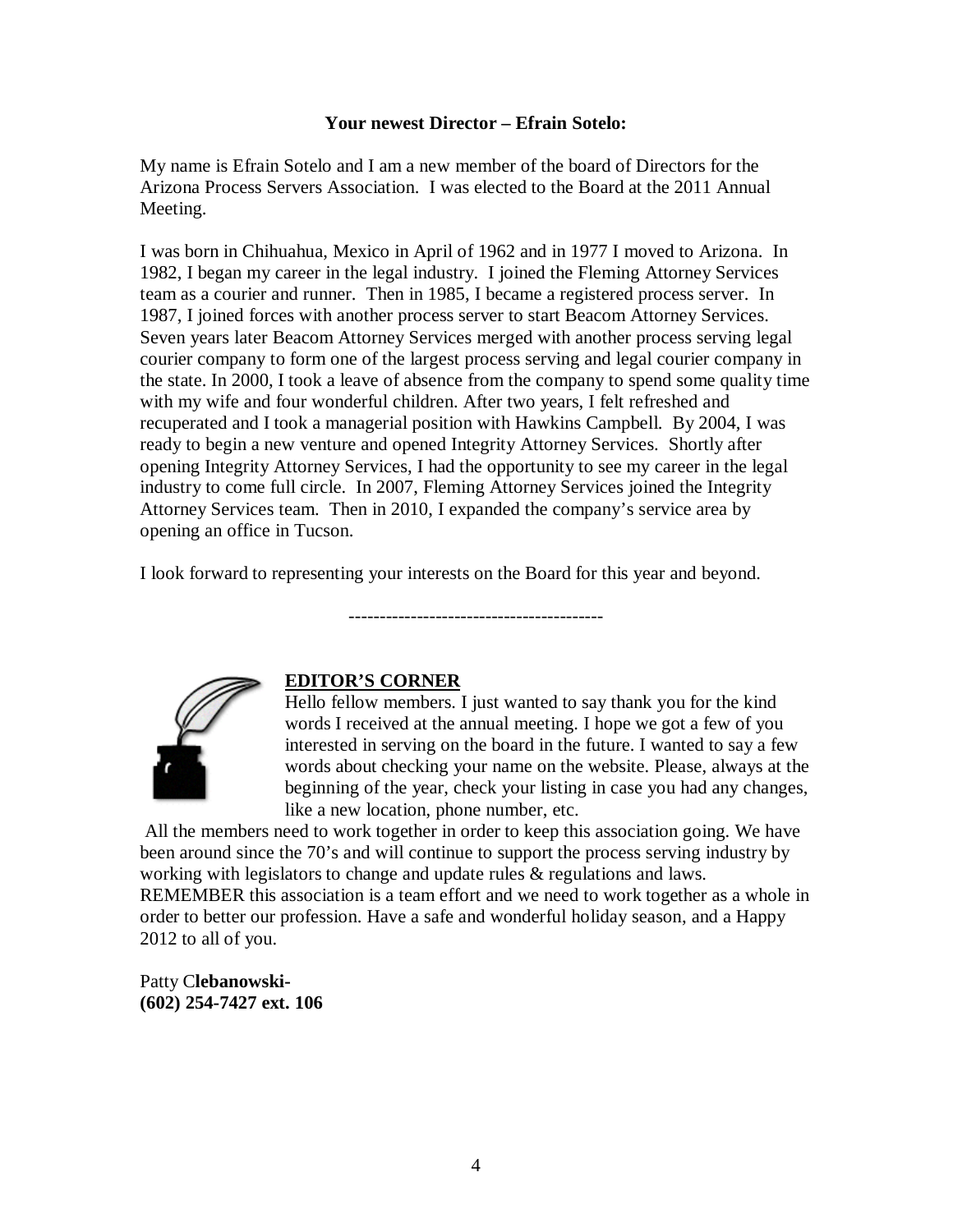# **PROCESS SERVERS QUARTERLY MEETING Minutes**

Day & Date: Wednesday, November 2, 2011

**Location: Downtown Justice** Center 620 West Jackson, 2nd Floor, Rooms 3 & 4 Signage will be posted<br>Michael K. Jeanes

**Time: 12:00p – 1:00 pm Facilitator:** 

**PURPOSE OF MEETING** 

Community Awareness; Process Servers, Court and Clerk's Office Information and Exchange Meeting

## **OPEN TO THE PUBLIC**

**Names** 

Clerk of the Superior Court **Court** Justice Court Superior Court **Process** Servers AOC Judicial Officers Welcoming Remarks **Michael K.** The Michael K.

**Presenter** 

1.

3.

Michael Jeanes announced the new Process Server Assignments

2. Superior Court Judge Verdin and COSC Process Server Coordinator, Mary Young

eFiling and ECR Updates

- $\triangleright$  AZ Turbo Court and
- Mandatory Civil Update as of Sept 1, 2011

o Status update from a meeting with the Supreme Court, eFiling on AZ Turbo Court changes this month Pima County will start testing civil case initiation for eFiling. We anticipate by summer 2012 it will go live in Pima County. When that comes about and it's running smoothly Maricopa County will work towards case initiation for eFiling.

o September 29, 2011 we have enabled Tax Court eFiling, which is going well.

o Clerk's office upcoming plans for the Juvenile Court where they are currently completely paper; in January 2012 we will begin implementation of the Electronic Court Record.

o Other initiatives with eFiling are for Family Court. The plan is to take the materials into the system so that Pro Se litigants will fill out the forms online and eFile.

o The Supreme Court is looking into a different payment process for AZ Turbo Court sometime in the summer of 2012 they will move away from PayPal.

Jeanes, Clerk of the Superior Court Michael K. Jeanes, Clerk of the Superior Court Michael K. Jeanes, Clerk of the Superior Court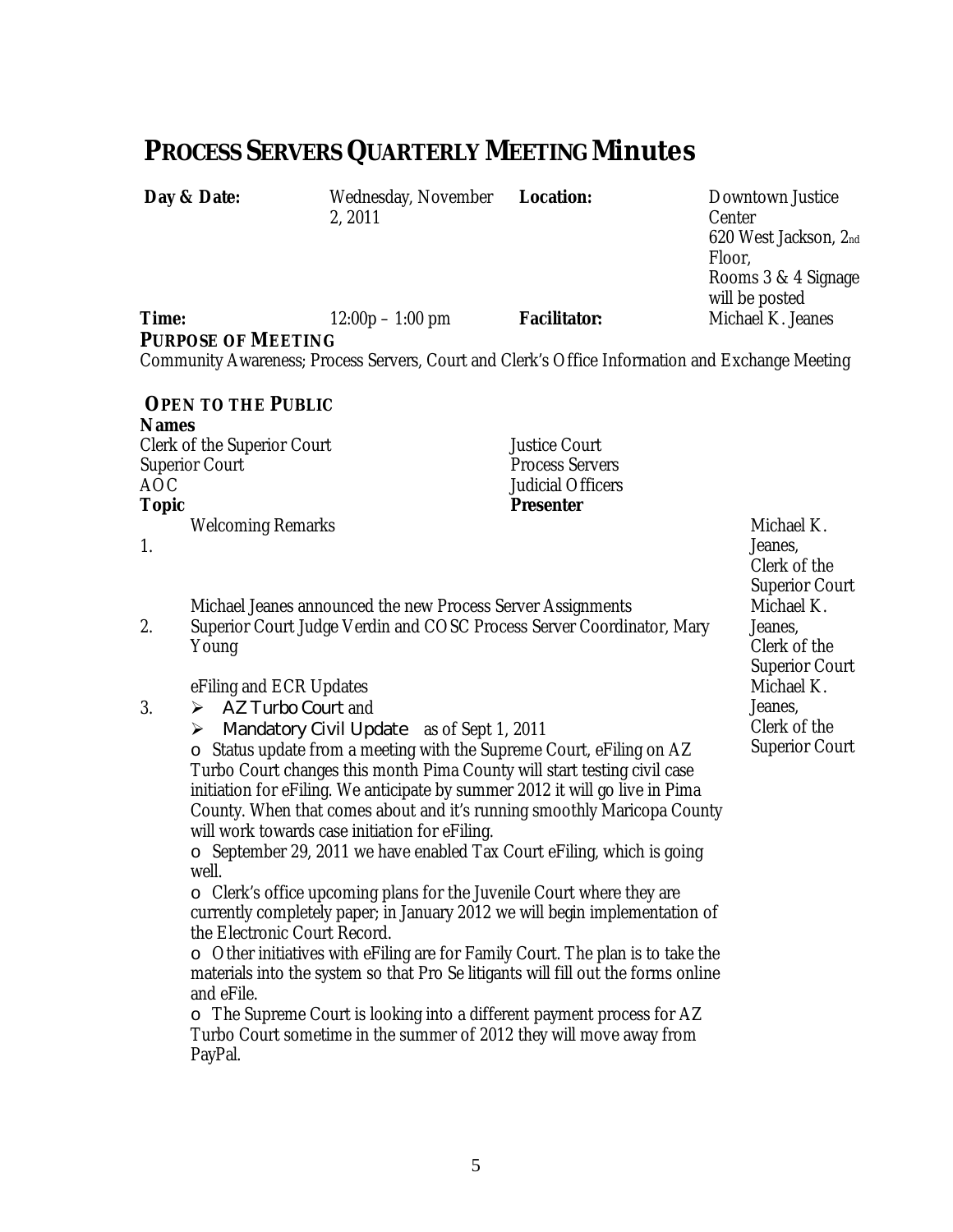#### **PROCESS SERVERS QUARTERLY MEETING Minutes** 4. Budget Status Update No major changes o There are two major items; 1) 07/01/2012 legislation concerning County inmates sentenced to less than a year will stay in County Jail rather than go to DOC. 2) When the temporary sales tax expires in mid-2013 the budget could be destabilized. Michael K. Jeanes, Clerk of the Superior Court 5. CCB Remodel Update o Firm date starting the first week of March 2012 o Finishing in April of 2013 Done in two phases o Phase 1; CV filing counter will move over and share the space with FC filing counter and WCB remodel will begin. o Phase 2; all filing counters will move to the WCB remodeled area and the CCB will begin. o Expectations are that it will be really nice, there will be a Quematic number system Michael K. Jeanes, Clerk of the Superior Court 6. Year End Tax Filing Preparedness Processes will be similar to last year we will have an additional window open and clerks walking the lines helping and answering questions for yearend Tax filings. Becky Magana, Deputy Director 7. Justice Court Information o The Justice Courts are piloting two case types, Small Claims and Civil for Electronic Processing at Moon Valley and at Desert Ridge. After the first of the year we will bring the other two regional facilities on board. o Visit the new justicecourts.maricopa.gov website it has been updated. It's planned within the next few months customers will be able to pay fines online. o Additional funding was received for new staff members for the Electronic Processing.  $\circ$  Funding was also received for a 26th Justice Court in 2013 and a Southwest Regional Court Facility that should come up in 2014 or 2015. James Vance, Justice Courts 8. Process Service and the Arizona Corporation Commission Mr. Jeanes welcomed Patricia Barfield with the Corporation Commission as a special speaker. Hand-out had been provided. Patricia began by explaining the ACC processes and directing the Process Servers to her business cards available on the table. Asking them to feel free to call with issues and or questions. Patricia Barfield, Director of **Corporations**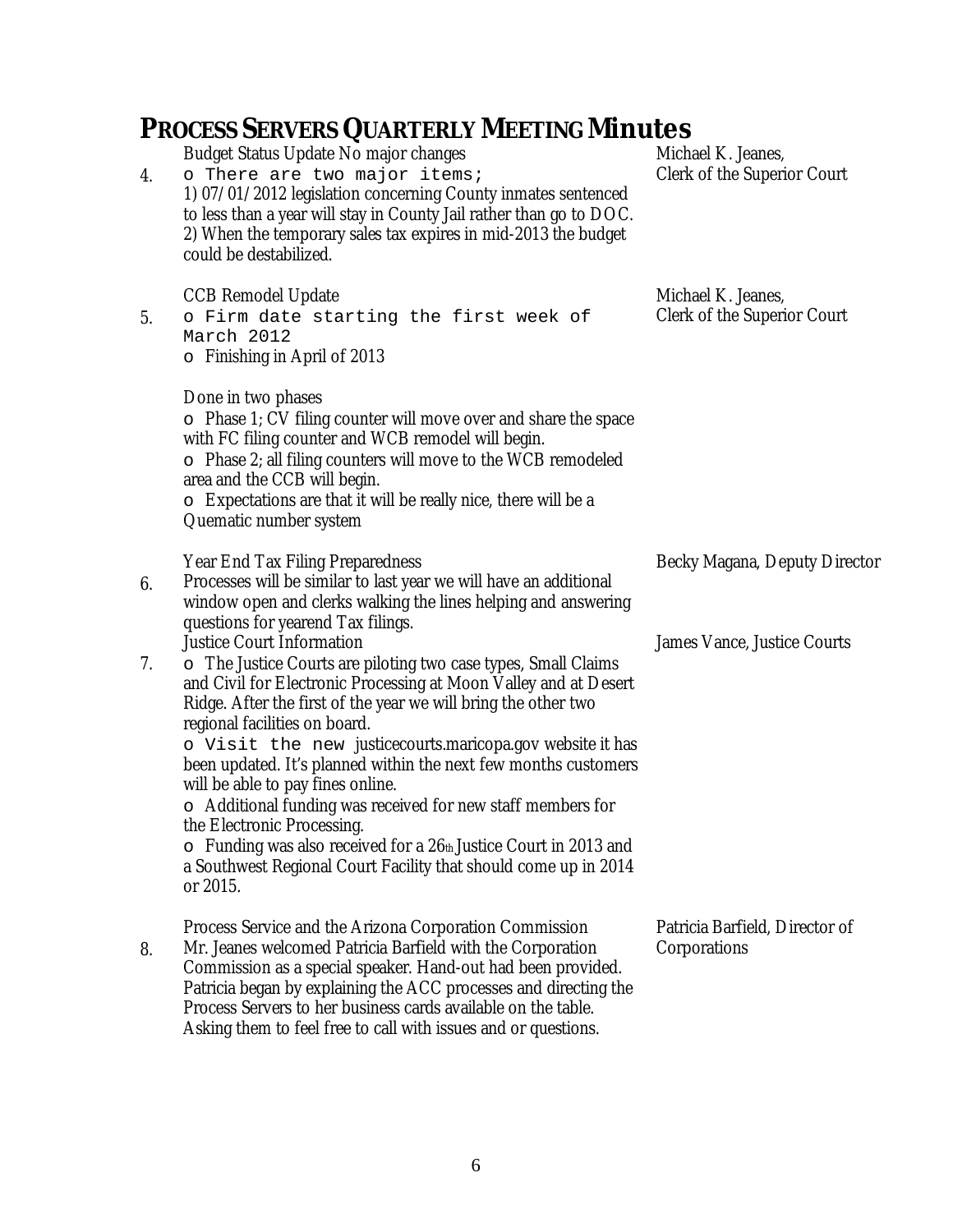# **PROCESS SERVERS QUARTERLY MEETING Minutes**

- o Many people don't realize you can serve the entity through the ACC.
- o The ACC is bound by law to log all service, specific information must be logged.
- o First big change is in the Notice to Process Servers, page 4
- o Bound by statutes and rules this hand out information is important please read through it.
- $\circ$  If you need a certified copy you must ask for that, everything returned is not certified.

### Example;

o (Page 7) Title; Certification of Service Accepted and of Mailing.

 $\circ$  This is not a certified document; this is our declaration of accepting and mailing. If you need this document certified you must specify that.

o The staffs at ACC have noticed an increase of documents being faxed to the office. Later the party comes into the office with more parts to be added to that faxed document, wanting to combine them for service.

 $\circ$  The office cannot save partial documents hoping that the party comes in with the complete document.

o Each document you want served needs to have the affidavit.

One affidavit is not a blank for all documents to the party, read the statutory requirements. When the ACC accepts your documents, you have completed service. You have served the entity.

Other Business, Questions and Comments

9. Michael Jeanes has been advised that some process servers had met with Dave Byers at the AOC. They have a meeting planned sometime in the next couple of weeks concerning a different Process Server (PS) ID cards. This request was on a statewide basis and not only for Maricopa County. More information will be available at the Jan. 10, 2012 PS Meeting.

## **FOR ISSUES YOU WOULD LIKE TO SEE ON FUTURE AGENDAS, PLEASE EMAIL THE COSC PROCESS SERVER MAILBOX AT:**

**PROCESSSERVERCORRESPONDENCE@MAIL.MARICOPA.GOV NEXT QUARTERLY MEETING – TUESDAY, JANUARY 10TH, 2012 AT 12: PM**  Downtown Justice Center - 620 West Jackson, 2nd Floor Training Room 2083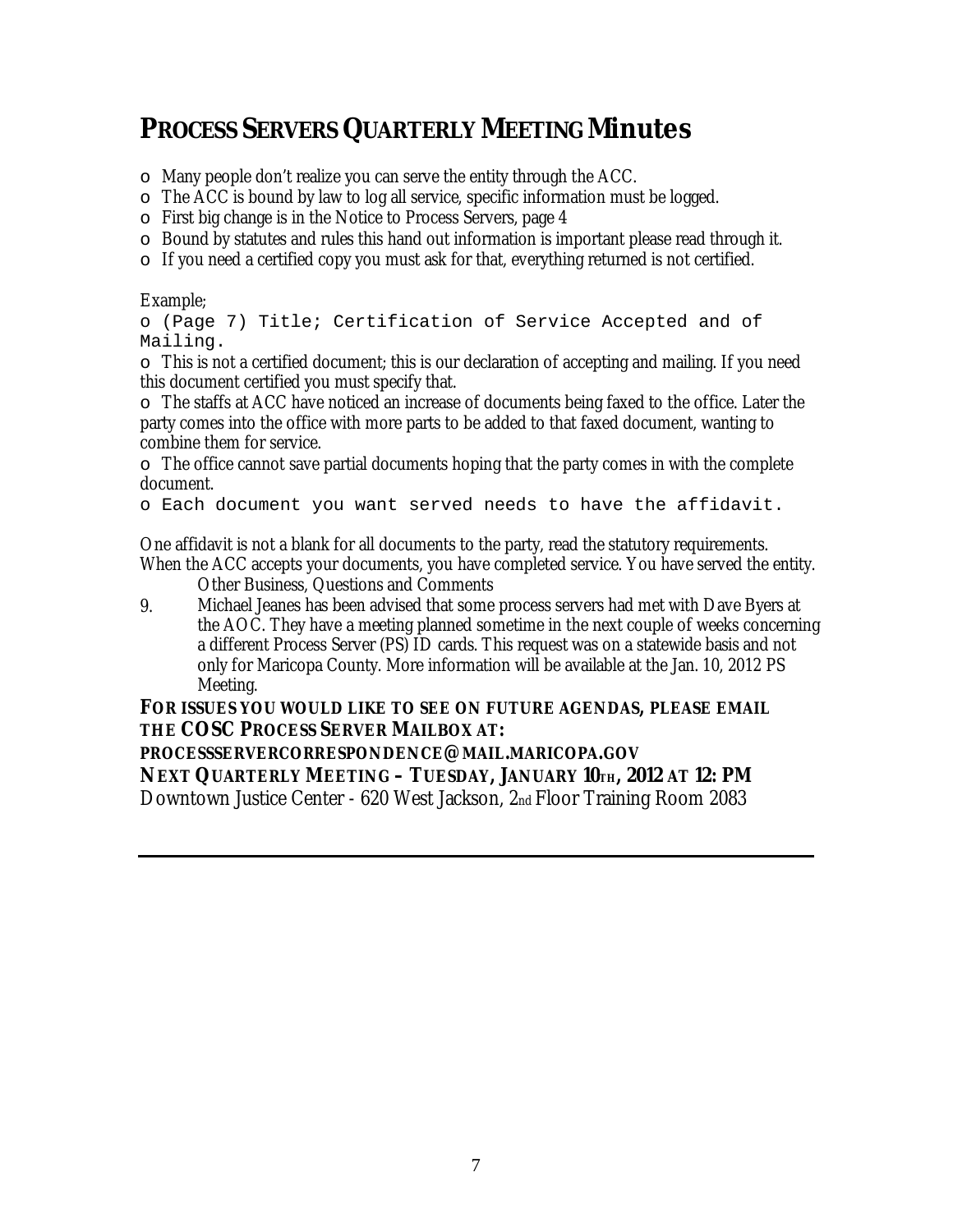#### **Calendar of Events**

**Arizona Process Servers Continuing Education Classes in Tucson Saturday, December 10th, 2011**

> **Court Holiday-Christmas Day Monday, December 25, 2011 – COURTS CLOSED**

**Maricopa County Testing for Process Servers Certification** Thursday & Friday, December 15th & 16th, 2011 promptly at 9:30 AM-**YOU MUST PRE REGISTER** 620 West Jackson – Third Floor – Suite 3017, Phoenix, AZ

**PIMA County Testing for Process Servers Certification** Thursday, December 15th, 2011 promptly at 8:30 AM-**YOU MUST PRE REGISTER** 110 West Congress, Room 131A, Tucson, AZ

**PIMA County Testing for Process Servers Certification** Friday, December 30th, 2011 promptly at 8:30 AM-**YOU MUST PRE REGISTER** 110 West Congress, Room 131A, Tucson, AZ

#### **Court Holiday-New Year's Day Monday, January 2, 2012 – COURTS CLOSED**

**Court & Clerk's Exchange Meeting** Tuesday, January 10, 2012 12:00 pm – 1:00 pm at 620 West Jackson,  $2<sup>nd</sup>$  floor, Phoenix, AZ

> **Court Holiday – Civil Right's Day** Monday, January 16, 2012 – **COURTS CLOSED**

**Maricopa County Testing for Process Servers Certification** Thursday, January 19th, 2012 promptly at 9:30 AM-**YOU MUST PRE REGISTER** 620 West Jackson – Third Floor – Suite 3017, Phoenix, AZ

**Maricopa County Testing for Process Servers Certification** Thursday, February 16th, 2012 promptly at 9:30 AM-**YOU MUST PRE REGISTER** 620 West Jackson – Third Floor – Suite 3017, Phoenix, AZ

**Court Holiday – President's Day** Monday, February 20, 2012 – **COURTS CLOSED**

**Maricopa County Testing for Process Servers Certification** Thursday, March 15th, 2012 promptly at 9:30 AM-**YOU MUST PRE REGISTER** 620 West Jackson – Third Floor – Suite 3017, Phoenix, AZ

**Arizona Process Servers Continuing Education Classes in Bullhead/Laughlin March 2012-Location & Dates to be announced**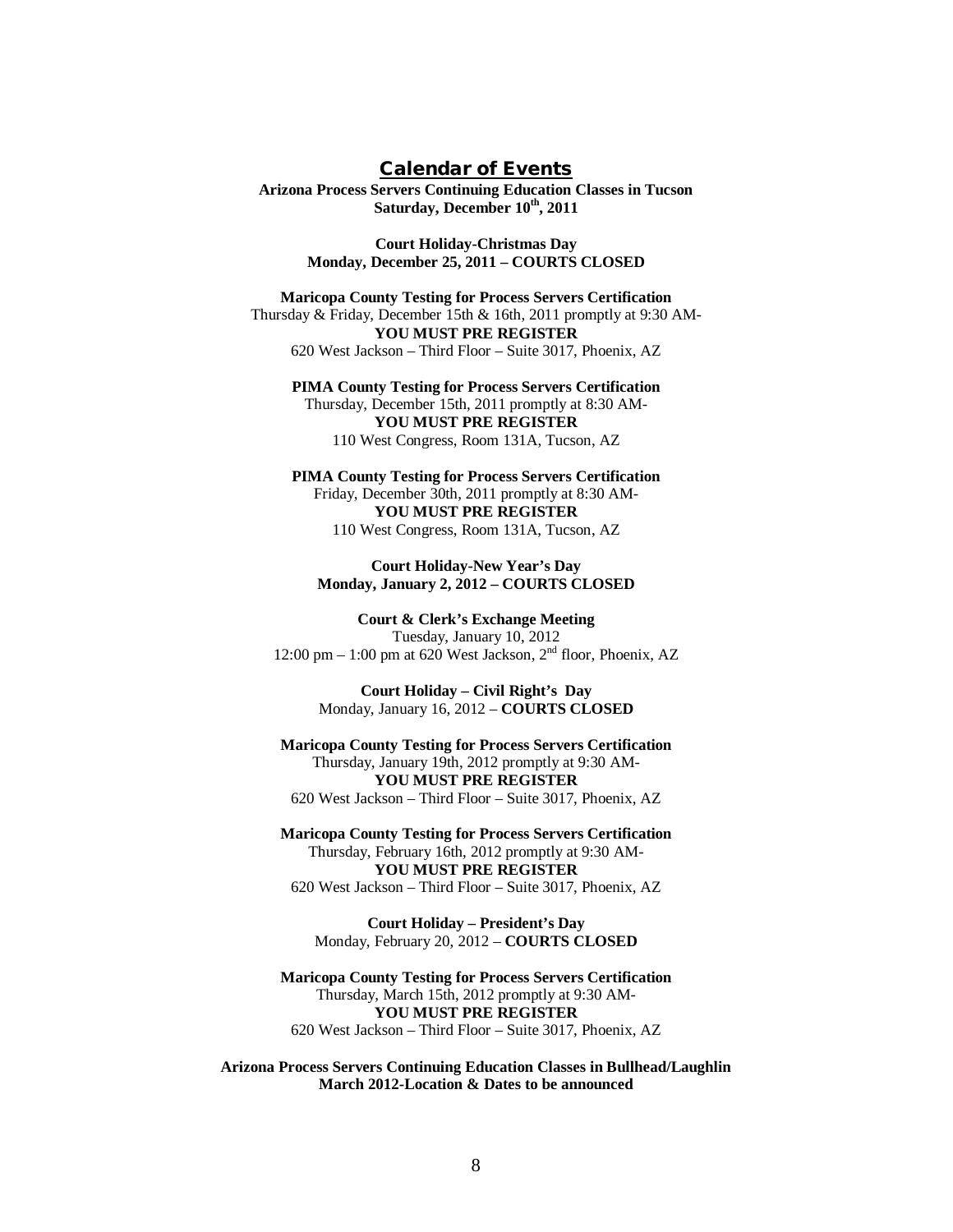

## **SOME IMPORTANT WEBSITES**

**Stay up to date with all legislative changes, including those that may affect process serving rules and regulations at the following website:**

**www.azleg.state.az.us**

**-----------------------------------------------------**

**Process service related information that would be of interest for APSA members is available on our list serve. To join the list serve, send an email, with your name in the subject line to: AZPSA-subscribe@yahoogroups.com**

**An auto-respond email will come back to you giving instructions on how to join. This list will only be open to current members of APSA.**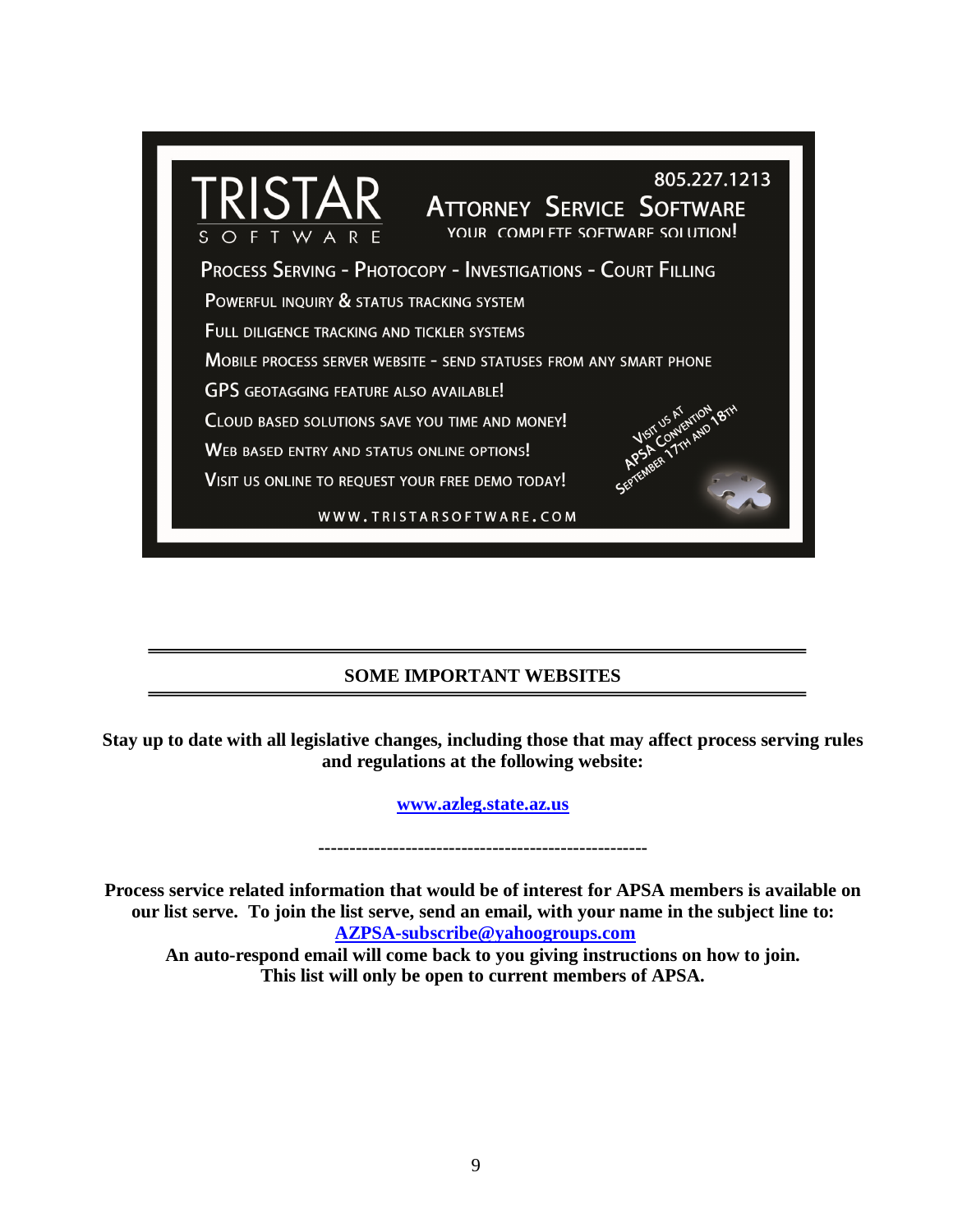**Process Servers and Court Exchange Meeting dates, minutes and agendas can be viewed at:**

**www.clerkofcourt.maricopa.gov**

**Click on "Process Servers" under "Services" Process Server Coordinator Ken Shipley #602-506-1909 serverp@cosc.maricopa.gov -----------------------------------------------------**

**Supreme Court Process Server Program can be viewed at:**

**http://www.supreme.state.az.us/cld/pps.htm**

**A wealth of information including continuing education information Kimberly Siddall #602-452-3378**

**-----------------------------------------------------**

## **REMEMBER, YOUR 2011 APSA MEMBERSHIP EXPIRES ON DECEMBER 31, 2011**

## **RENEWAL MEMBERSHIPS ARE DUE BY JANUARY 31, 2012**

**MEMBERSHIPS RECEIVED AFTER THIS DATE MAY BE SUBJECT TO A \$25 LATE RENEWAL FEE**

## **A MEMBERSHIP FORM FOR 2012 HAS BEEN INCLUDED IN THIS NEWSLETTER! BE SURE TO PRINT THE PAGE AND SEND IT IN AT YOUR EARLIENST CONVENIENCE**

**-------------------------------------------------------**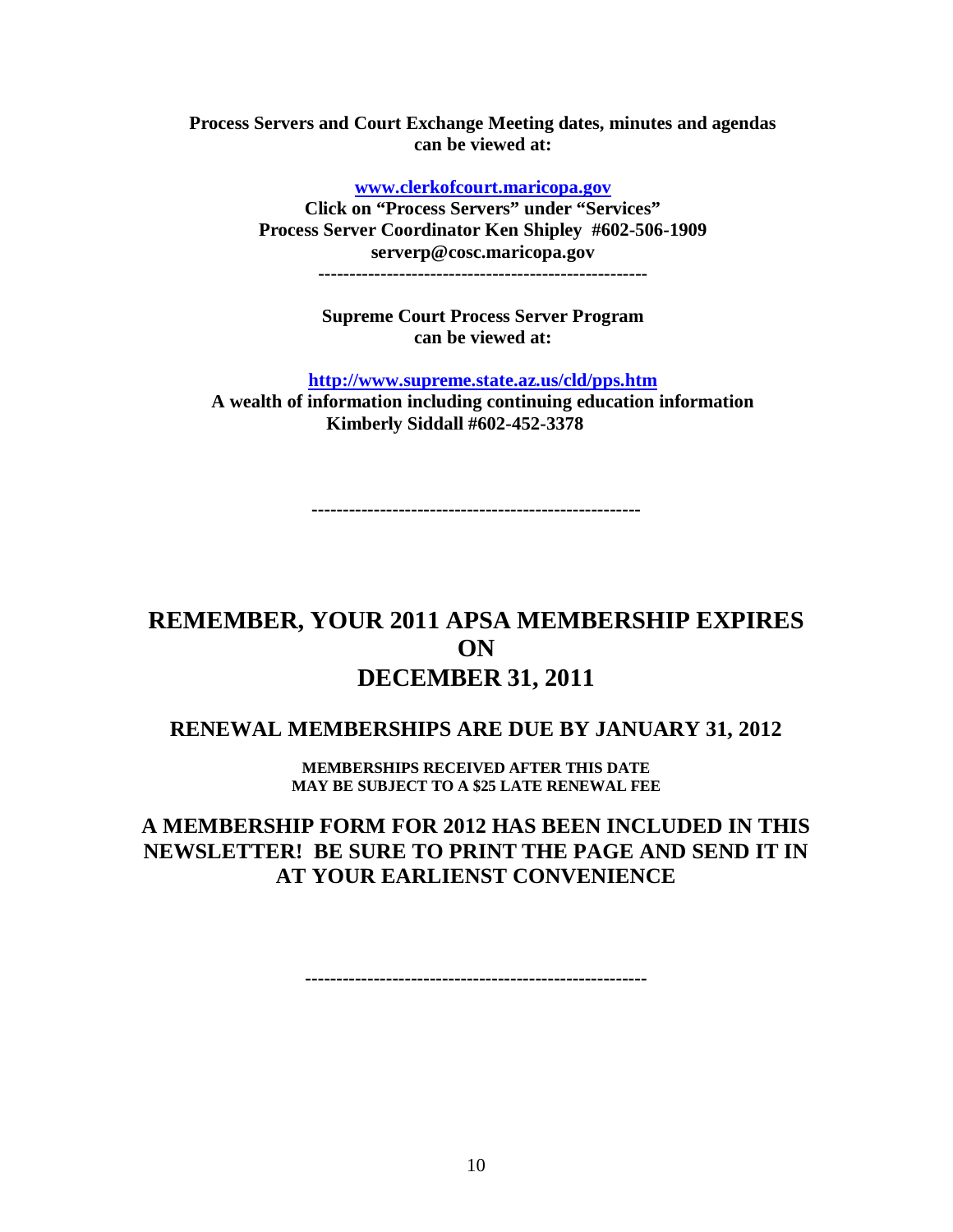# **ARIZONA PROCESS SERVERS ASSOCIATION 2012 Membership Application/Renewal Form** (Please list your address and telephone exactly as you want it to appear in the directory) Name: \_\_\_\_\_\_\_\_\_\_\_\_\_\_\_\_\_\_\_\_\_\_\_\_\_\_\_\_\_\_\_\_\_\_\_\_\_\_\_\_\_\_\_\_\_\_\_\_\_\_\_\_\_\_\_\_\_\_\_ Firm: \_\_\_\_\_\_\_\_\_\_\_\_\_\_\_\_\_\_\_\_\_\_\_\_\_\_\_\_\_\_\_\_\_\_\_\_\_\_\_\_\_\_\_\_\_\_\_\_\_\_\_\_\_\_\_\_\_\_\_ Address: \_\_\_\_\_\_\_\_\_\_\_\_\_\_\_\_\_\_\_\_\_\_\_\_\_\_\_\_\_\_\_\_\_\_\_\_\_\_\_\_\_\_\_\_\_\_\_\_\_\_\_\_\_\_\_\_\_\_\_ City:  $\rule{1em}{0.15mm}$   $\qquad$   $\qquad$   $\qquad$   $\qquad$   $\qquad$   $\qquad$   $\qquad$   $\qquad$   $\qquad$   $\qquad$   $\qquad$   $\qquad$   $\qquad$   $\qquad$   $\qquad$   $\qquad$   $\qquad$   $\qquad$   $\qquad$   $\qquad$   $\qquad$   $\qquad$   $\qquad$   $\qquad$   $\qquad$   $\qquad$   $\qquad$   $\qquad$   $\qquad$   $\qquad$   $\qquad$   $\qquad$   $\qquad$   $\$ Phone Number: \_\_\_\_\_\_\_\_\_\_\_\_\_\_\_\_\_\_\_\_\_\_\_\_\_\_\_\_\_ Fax: \_\_\_\_\_\_\_\_\_\_\_\_\_\_\_\_\_ Personal E-Mail Address: \_\_\_\_\_\_\_\_\_\_\_\_\_\_\_\_\_ Business email: \_\_\_\_\_\_\_\_\_\_\_\_\_\_\_\_\_\_\_ Web Site Address: \_\_\_\_\_\_\_\_\_\_\_\_\_\_\_\_\_\_\_\_\_\_\_\_\_\_\_\_\_\_\_\_\_\_\_\_\_\_\_\_\_\_\_\_\_\_\_\_\_\_\_\_\_\_\_\_ Counties/Areas Served: \_\_\_\_\_\_\_\_\_\_\_\_\_\_\_\_\_\_\_\_\_\_\_\_\_\_\_\_\_\_\_\_\_\_\_\_\_\_\_\_\_\_\_\_\_\_\_\_\_\_\_\_ ACPS Certified <u>Same Yes Community Note</u> Member of APSA since Service Community No. List me in the roster under the city of:  $\Box$ If you want to be listed under additional cities in the directory attach another application of form and include \$15.00 for each additional city. \*\*\*\*\*\*\*\* Please answer YES or NO to the following services you may provide in addition to the service of process: ( ) Yes ( ) No Legal Messenger Service ( ) Yes ( ) No Skip Tracing ( ) Yes ( ) No Skip Tracing ( ) Yes ( ) No Record Searches ( ) Yes ( ) No Full Investigative Services P.I. License No. : \_\_\_\_\_\_\_\_\_\_\_\_\_ Expiration Date \_\_\_\_\_\_\_\_\_\_\_\_\_\_\_\_\_\_ **\*\* VOLUNTARY LEGISLATIVE FUND DONATION\*\* \$ \_\_\_\_\_\_\_\_\_\_\_\_\_\_\_ I hereby apply for membership (or membership renewal) in the Arizona Process Servers Association. I agree to abide by its laws and maintain the highest ethical standards in carrying out the duties of my profession. I state that I have no felony convictions and my license is current. Please attach a copy of your license, front & back.** I am applying as an out of state member. Signature \_\_\_\_\_\_\_\_\_\_\_\_\_\_\_\_\_\_\_\_\_\_\_\_\_\_\_\_\_\_\_\_\_\_\_\_\_ Date: \_\_\_\_\_\_\_\_\_\_\_\_ Please enclose a check for \$50.00 made out to APSA, and mail to: Arizona Process Servers Association P.O. Box 2233, Phoenix, AZ 85002 (602) 476-1737